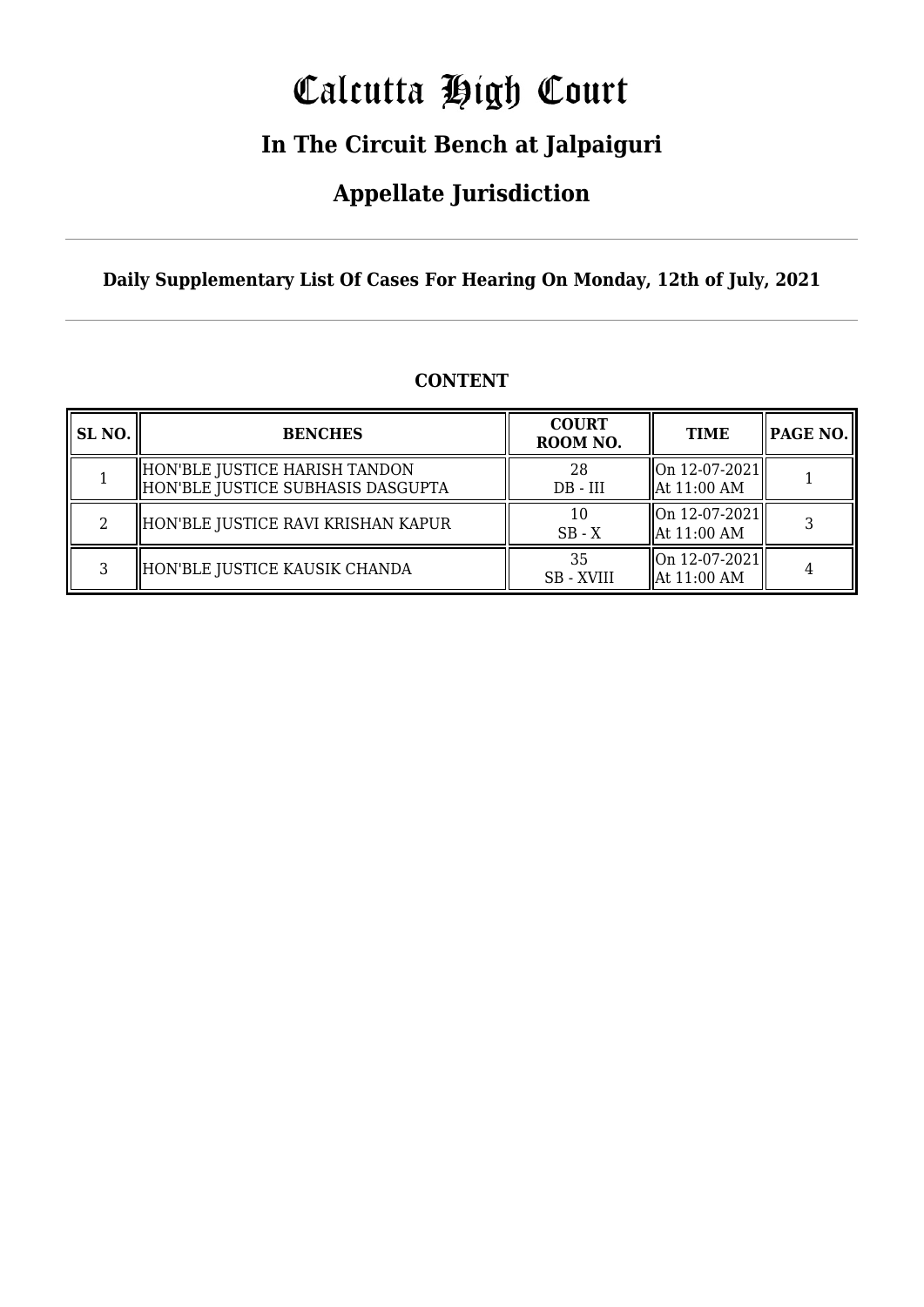

## Calcutta High Court **In The Circuit Bench at Jalpaiguri Appellate Side**

**DAILY CAUSELIST For Monday The 12th July 2021**

**COURT NO. 28**

**DIVISION BENCH (DB - III)**

**AT 11:00 AM**

**HON'BLE JUSTICE HARISH TANDON HON'BLE JUSTICE SUBHASIS DASGUPTA**

**(VIA VIDEO CONFERENCE)**

**FROM PRINCIPAL BENCH**

#### **APPLICATION FOR ANTICIPATORY BAIL**

| 1 | CRM/626/2021    | <b>DILIP SARKAR</b><br><b>VS</b><br>THE STATE OF WEST<br><b>BENGAL</b>               | <b>JAYDEEP KANTA</b><br><b>BHOWMIK</b>             |
|---|-----------------|--------------------------------------------------------------------------------------|----------------------------------------------------|
| 2 | CRM/707/2021    | MAJINUR RAHAMAN AND<br><b>ORS</b><br><b>VS</b><br>THE STATE OF WEST<br><b>BENGAL</b> | <b>SUBHASISH MISRA</b>                             |
| 3 | CRM/710/2021    | SURANJIT SARKAR<br><b>VS</b><br>State of West Bengal                                 | KUSHAL KUMAR<br><b>MUKHERJEE</b>                   |
| 4 | CRM/713/2021    | <b>BIRAJ CHANDRA PAUL</b><br><b>VS</b><br>State of West Bengal                       | <b>BAIDURYA GHOSAL</b>                             |
| 5 | CRM/720/2021    | DIPAL MUKHIA<br><b>VS</b><br>State of West Bengal                                    | RANJIT SINGH                                       |
|   |                 | <b>APPLICATION FOR BAIL</b>                                                          |                                                    |
| 6 | CRM/674/2021    | DINESH BARMAN AND ANR<br><b>VS</b><br>THE STATE OF WEST<br><b>BENGAL</b>             | <b>SATARUDRIYA</b><br>MUKHERJEE                    |
|   |                 | <b>APPLICATION</b>                                                                   |                                                    |
| 7 |                 | IA NO. CRAN/1/2021 AWDHESH KUMAR SINGH<br>Vs<br>UNION OF INDIA AND ANR               | <b>BIJAY BIKRAM DAS</b><br><b>BIJAY BIKRAM DAS</b> |
|   | In CRM/317/2021 |                                                                                      |                                                    |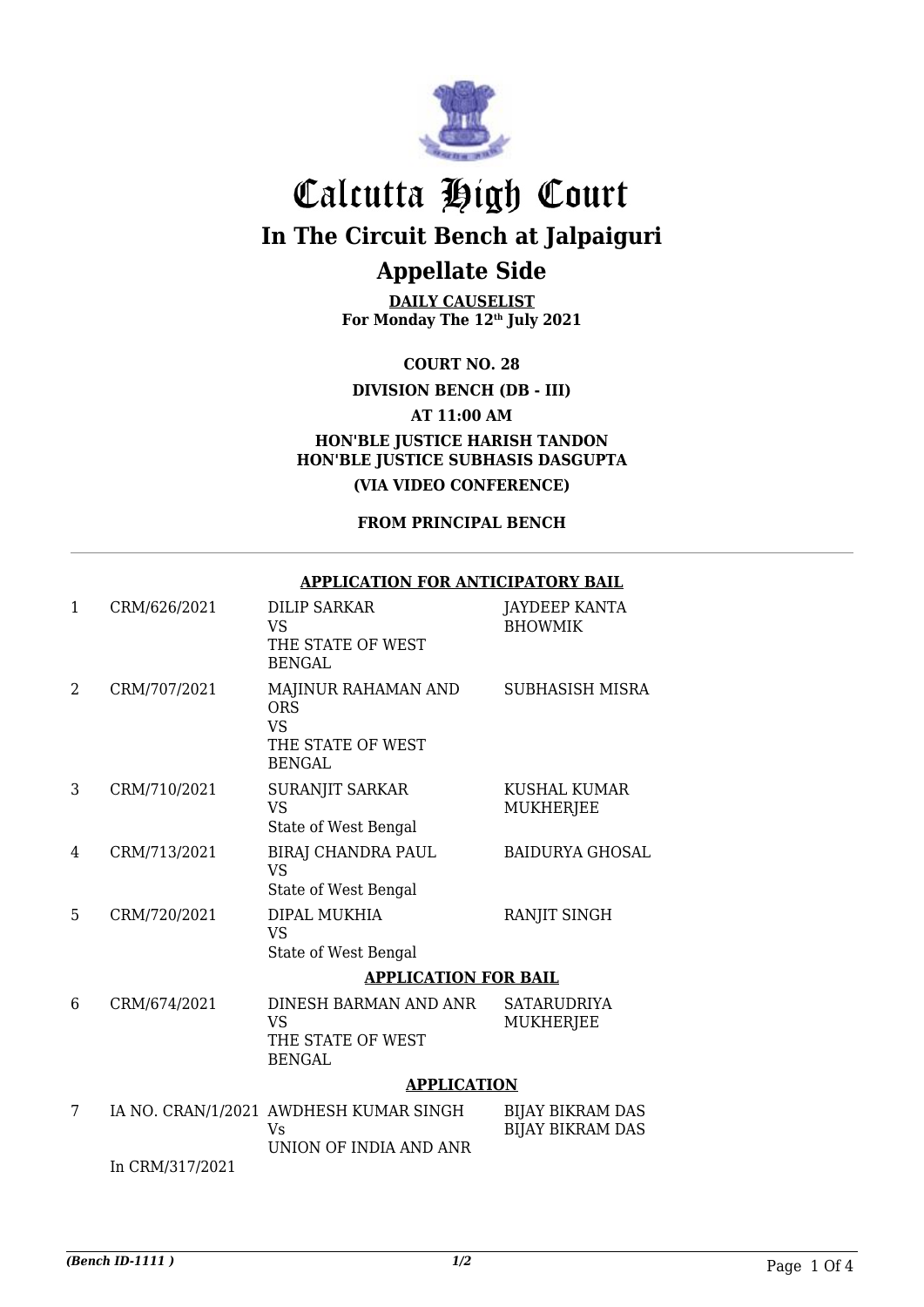8 IA NO. CRAN/1/2021 RAMESH MANJU BISHNOI@ In CRM/497/2021 RAMESH MANJU BISHNOY@ RAMESH KUMAR BISHNOI Vs THE STATE OF WEST PRITAM ROY PRITAM ROY

BENGAL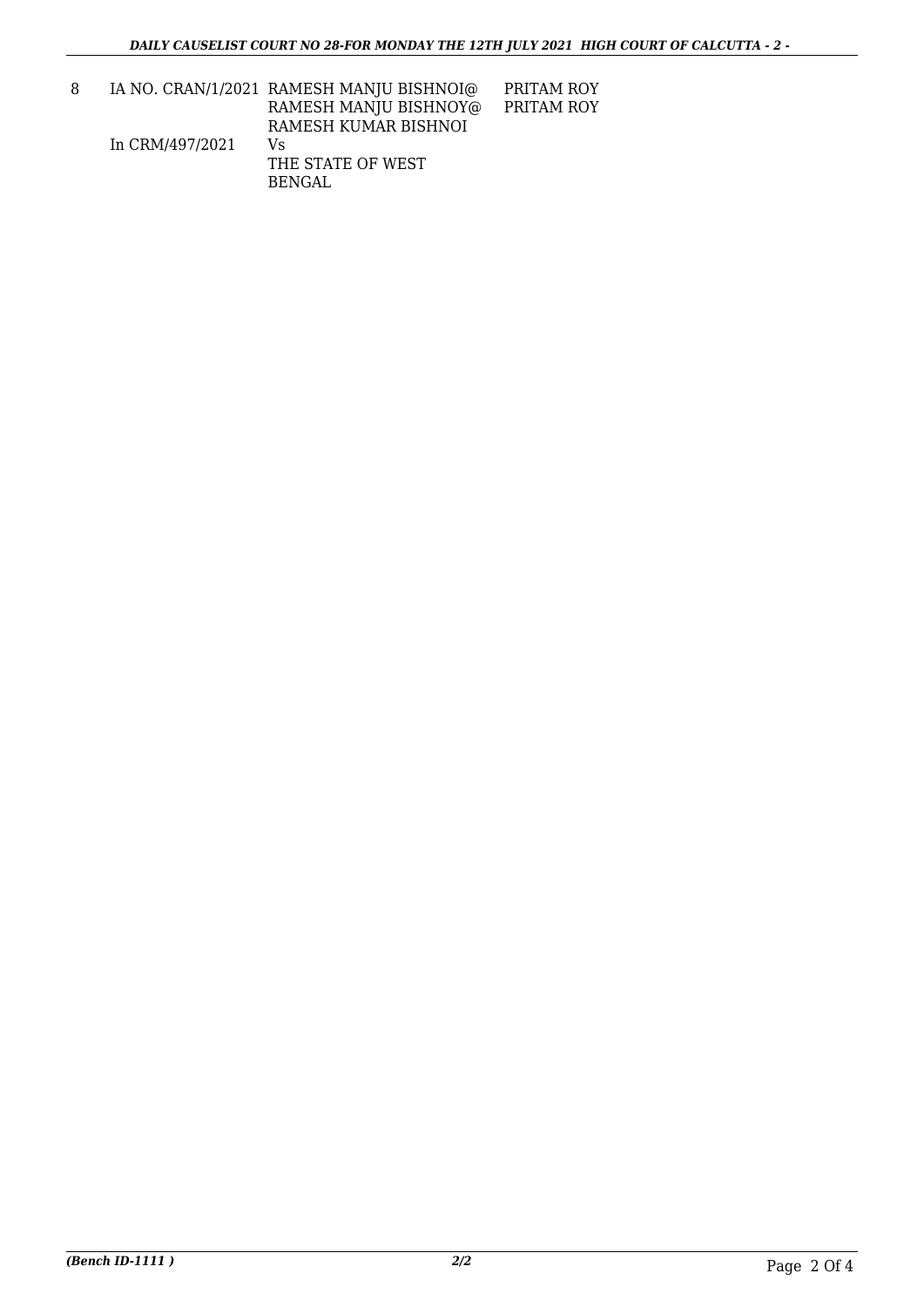

## Calcutta High Court **In The Circuit Bench at Jalpaiguri Appellate Side**

**DAILY CAUSELIST For Monday The 12th July 2021**

**COURT NO. 10 SINGLE BENCH (SB - X) AT 11:00 AM HON'BLE JUSTICE RAVI KRISHAN KAPUR 9VIA VIDEO CONFERENCE)**

**FROM PRINCIPAL BENCH**

#### **MOTION**

1 WPA/1080/2021 NAGENDRA NATH ROY

VS STATE OF WEST BENGAL AND ORS.

BAIDURYA GHOSAL